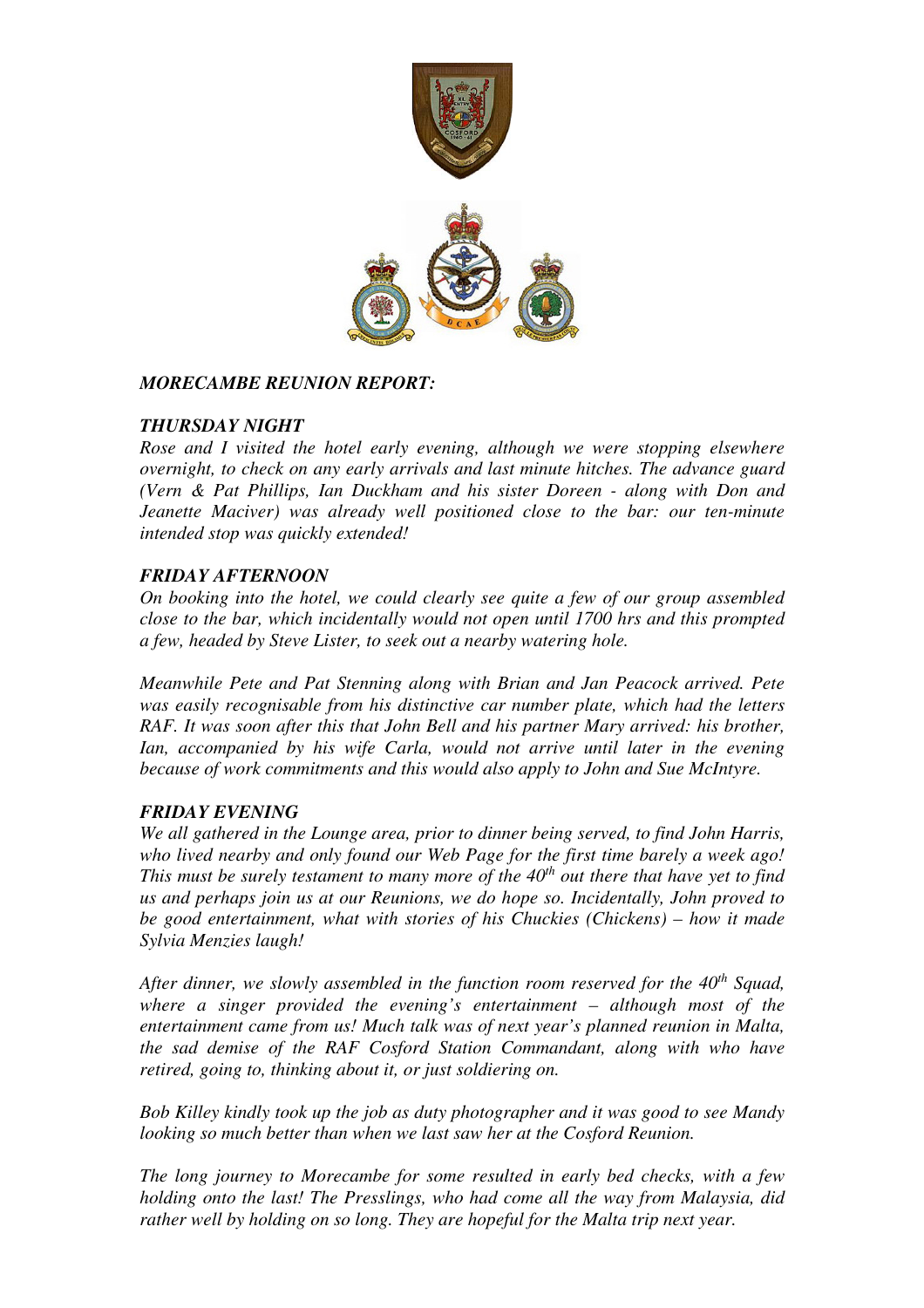#### *SATURDAY MORNING*

*After a good buffet breakfast some of the group went to nearby Cairnforth railway station, which was the location for the filming of "Brief Encounter". It was amusing to find out that the Buffet Manager was a former RAF chap who appeared to run a smooth operation with wit, humour and strong opinions. Other in the group did their own thing. Many followed the suggested itinerary and visited Lancaster Castle for the guided tour, which proved to be a tremendous hit with everyone – apart from the car parking arrangements.* 

### *SATURDAY EVENING*

*This was our formal dress evening and some of the men took the opportunity to wear DJs and medals where appropriate. The ladies, as always, looked stunning. The Restaurant Manager, by prior arrangement, laid out the dining tables in three rows. Someone remarked that table 1 was see no evil: with 2 hear no evil: 3 speak no evil. John McIntyre (table 2, hear no evil) suggested I may have left the shower on in my room as there was a major leak into the bar area, how I choked on a bread roll!* 

*It was nice that Rose Stinson's sister, Fran and husband John Nickson, joined us for the night as they had both been at Cosford as Suppliers (Fran a locally employed WRAF and John a National Serviceman) and had kitted out the 40th Entry, along with other entries. Blame John for the ill-fitting SD hats that was his main issue, although John said however the hat fitted the Corporal would always say 'that will do.'* 

*The evening entertainment was rather good, with an organist chappy (Ian) who organised a couple of games of bingo and a short quiz - this with a game of pass the parcel on the dance floor, for those brave enough to take part. Incidentally, Des (I never win anything) Haines won a full house on one of the Bingo games.* 

*Ian, (the organist) did tell us that this was the worst year for his advance bookings, with hotels cutting back on entertainment and other venues likewise. Ian went onto tell us that his dear mother used to frequent the Midland Hotel, when a RAF Hospital) for dance partners and would be pleased to learn that us lot were in town!* 

*Dave Lowe kindly got up and proposed a toast to dear departed Eric, who everyone agreed was sadly missed, although some consensus was reached about the Bell Boys taking up the slack in other ways. The night was late by the time the last revellers went to bed who reported that an old chap, wearing only his shreddies wandered into the hotel foyer with no memory of whom he was or where he had come from. Must be an ex-Boy from one of our Junior Entries, someone said!* 

#### *SUNDAY MORNING*

*After breakfast we sadly said our farewells to some early leavers (Peacocks/Presslings & the Stennings) all hopefully to see us in Malta next year. A few of the group, who did not do Cairnforth railway station or Lancaster Castle on Saturday made that visit; it did not go unnoticed that Carole Winnett and Shirley Lowe opted for a shopping trip! Terry Winnett, who was a reluctant Castle visitor, said he could have spent all day there, as the guided tour was so interesting.*